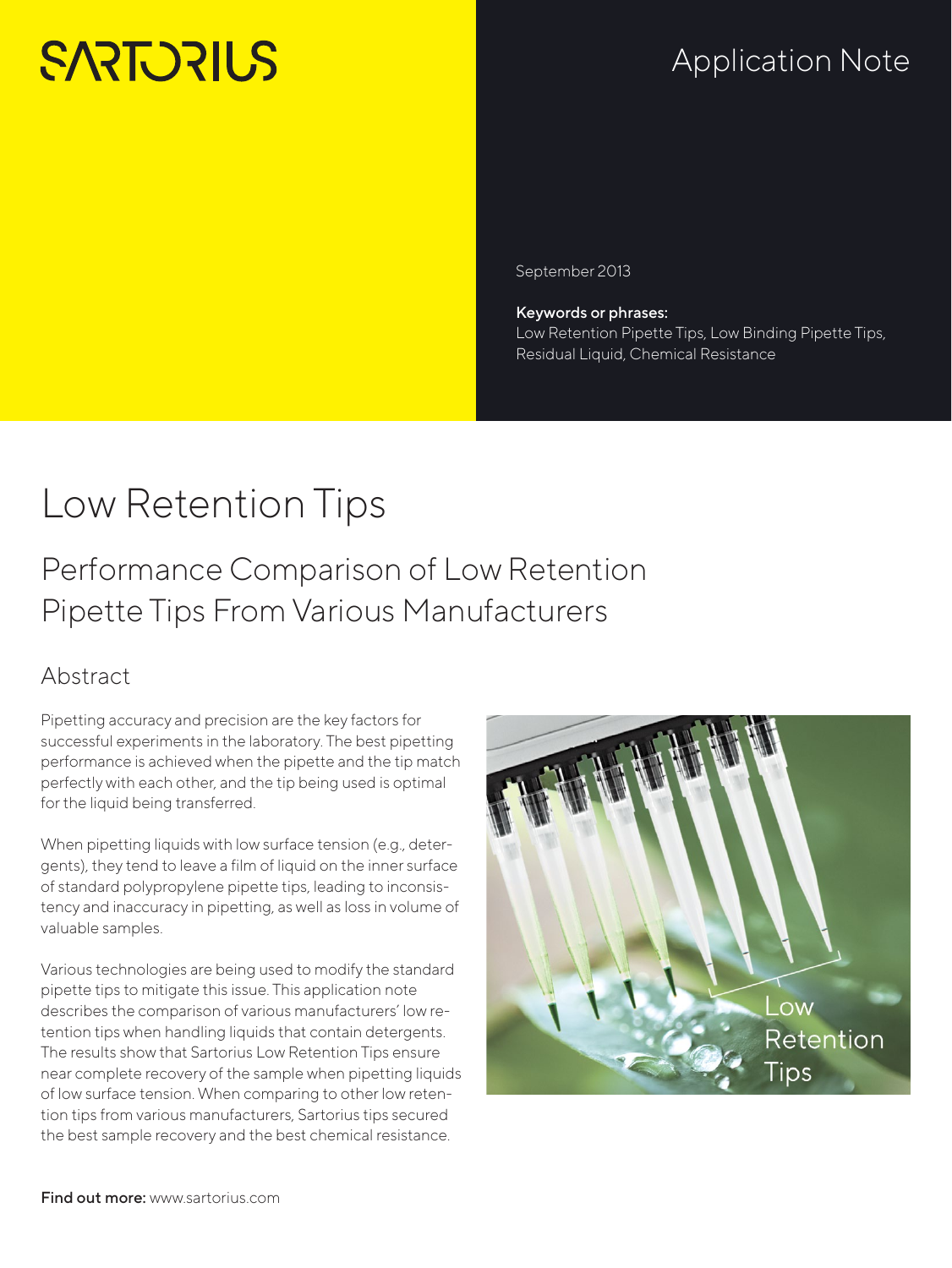## Introduction

In many molecular biology applications, the increased sensitivity of the detection methods call for extreme reliability and reproducibility in pipetting. In DNA and protein analysis methods, the reagents and/or the samples often contain detergents. Pipetting liquids that contain detergents can be problematic when using standard pipette tips. Often, residual liquid remains in the tip due to differences in surface energies between the sample and the plastic pipette tip. This sometimes-invisible film on the tip's inner surface causes imprecision in pipetting, and a loss of valuable samples or expensive reagents. Sartorius has utilized an advanced technology to create an extremely hydrophobic yet durable surface on their Low Retention Tips. This feature helps users to clearly reduce the amount of residue in the tip when handling detergents or other liquids that have a low surface tension. Better reproducibility in pipetting is especially beneficial in sensitive applications like PCR or real-time PCR.

In this application note we:

- 1. Compare various pipette tips with low retention feature when pipetting common detergent solutions used in the molecular biology laboratories
- 2.Show the results of a test where the chemical resistances of various manufacturers' low retention tips have been compared

## Materials and Methods

#### Materials

- **Sartorius Optifit and Safetyspace standard and Low** Retention Tips: 120 µL, 200 µL, 350 µL, 1000 µL
- Sartorius Picus® electronic pipettes: 5-120 µL, 10-300 µL, 50–1000 µL, aspirating at speed 4, dispensing at slowest speed 1
- Sartorius Mline® mechanical pipettes: 20-200 µL, 100–1000 µL
- Detergent solutions: 0.1% Triton X-100, 10% Tween 20, 10% SDS, Colored 10X PCR buffer (contains detergents, density reagent and tracking dyes)
- Other chemicals: Isopropanol, Acetonitrile, DMF (dimethylformamide)
- Green food dye
- **Low retention pipette tips from five other manufacturers**
- Sartorius MC5 Microbalance, Sartorius Analytical Balance BP211D
- Spectrophotometer for 96-well microplates (Biotek)

#### Gravimetric Method

The liquid residue remaining in the pipette tip after dispensing was measured using the gravimetric method. A small glass container filled with a test solution was placed on the balance and the weight was set to zero. A desired volume of the test solution was then aspirated from the container and dispensed back. The balance reading, indicating the amount of liquid that remained in the tip, was then recorded. This was repeated for each detergent solution listed above.

#### Absorbance Test

In the absorbance test, a colored test solution (green food dye dissolved in distilled water) was used to determine the residual liquid in the pipette tips after dispensing. The maximum nominal volume of the tested tip was used to aspirate the green test solution. The liquid was then dispensed directly back into its container. The tip was then rinsed five times with distilled water using the maximum volume of the tip. The absorbance of this solution was then measured using a spectrophotometer (405 nm), and the results were compared to the reference solution. The absorbance of the tip rinsing solution directly correlates to the amount of residue in the tip.

#### Test for Chemical Resistance

1000 µL of solvents: Isopropanol, Acetonitrile, and Dimethylformamide, were aspirated and dispensed 20 times each with a 1000 µL pipette tip. Afterwards, the tips were rinsed three times with distilled water. The effect of this treatment to the performance of the selected low retention tips was analyzed with the absorbance test using colored liquid as a test solution. The test was repeated with 6 tips for every solvent. The results of the chemically treated tips were compared to non-treated standard tips and non-treated low retention tips.

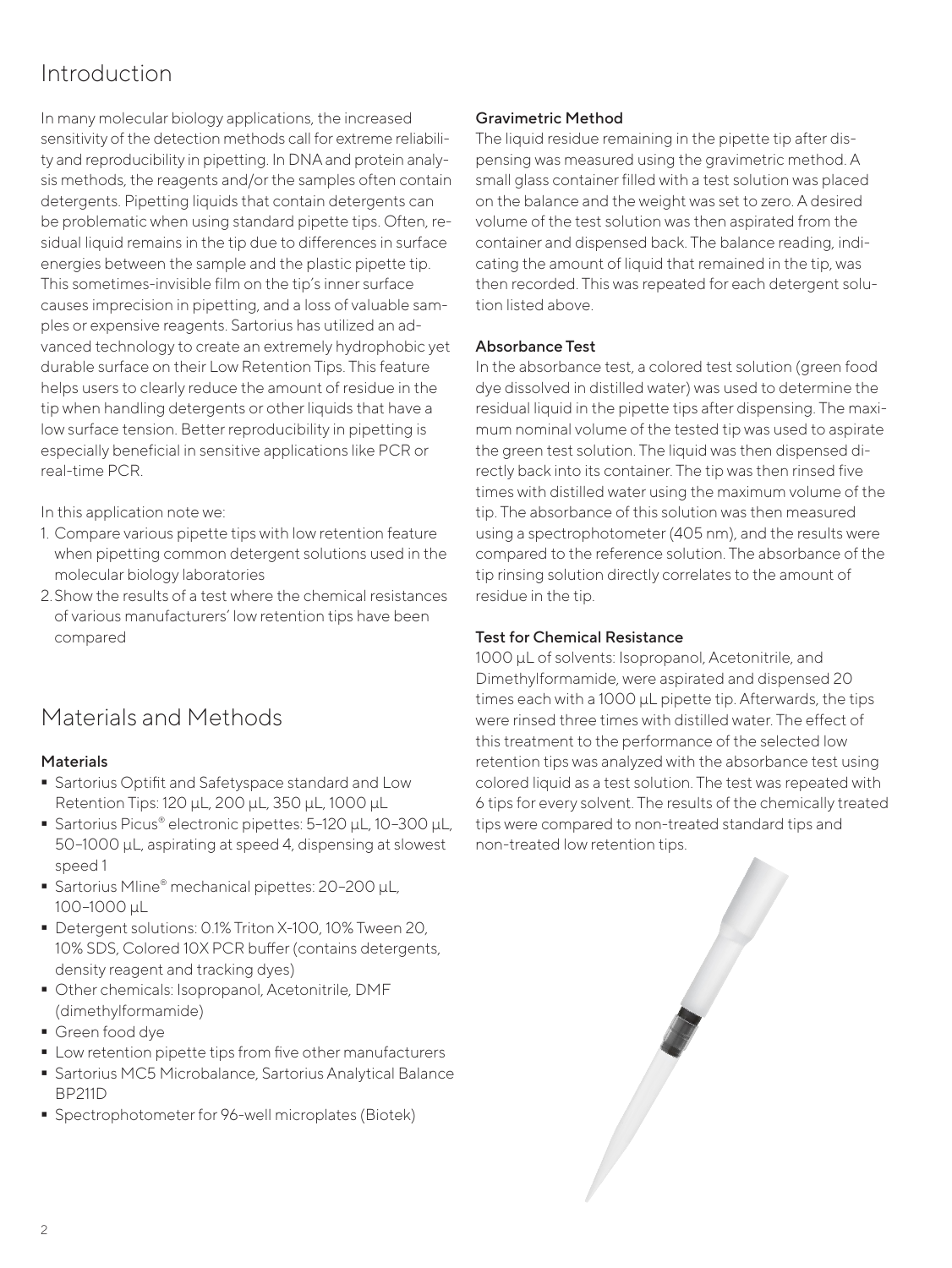### Results

A.

3

#### Comparison of Residual Liquid Volumes

The performance of 5 other manufacturers' low retention tips were compared with Sartorius' standard and Low Retention Tips when pipetting commonly used detergent solutions. With all the liquids tested, Sartorius Low Retention Tips retained the least amount of residue (Figure 1A). Some of the competitors' low retention tips performed worse than even Sartorius' standard tips, suggesting that there are significant differences in performance among low retention tips available on the market.

In another experiment, a colored detergent-containing PCR buffer was used as a test solution to compare

pipetting precision of various low retention tips and to see how the pipetting volume affects liquid retention in the tip. As shown in Figure 1B, Sartorius Low Retention Tips retained the least amount of residue with both volumes. Even Sartorius standard tips retained similar levels of residue as some of the competitors' low retention tips. The use of Sartorius Low Retention Tips resulted in best pipetting precision, supporting the benefits of these tips (e.g., in PCR setup). The data also shows that the differences in residual liquid amount between the standard and the low retention tips grow with the increase in pipetted volumes. This is due to the liquid adhering to a larger surface area inside the tip.



Figure 1: (A) Comparison of residual liquid amounts. Low retention tips from five manufacturers were compared with Sartorius standard and Low Retention Tips when pipetting 200 µL of the following detergents: 10% Tween 20, 0.1% Triton X-100, and 10% SDS. Pipette tips of volumes 200 µL, 300 µL, and 350 µL (size depending on the manufacturers' offering and compatibility) were used with Picus® electronic pipette 10–300 µL. The remaining liquid amount in the tip was measured using the gravimetric analysis method described in the Materials and Methods section. The test was repeated for 10 tips of each manufacturer. (B) Comparison of residual liquid amounts and pipetting precision. A colored PCR buffer was used in 2 volumes. Low retention tips from five other manufacturers were compared with Sartorius standard and Low Retention Tips (filtered and non-filtered). Pipette tips of volume 120 µL, 200 µL, and 300 µL (size depending on each manufacturers' offering and compatibility) were used with Sartorius Mline® 20–200 µL to aspirate and dispense both 20 µL and 120 µL of a colored PCR buffer. The remaining liquid amount in the tip was measured using the gravimetric analysis method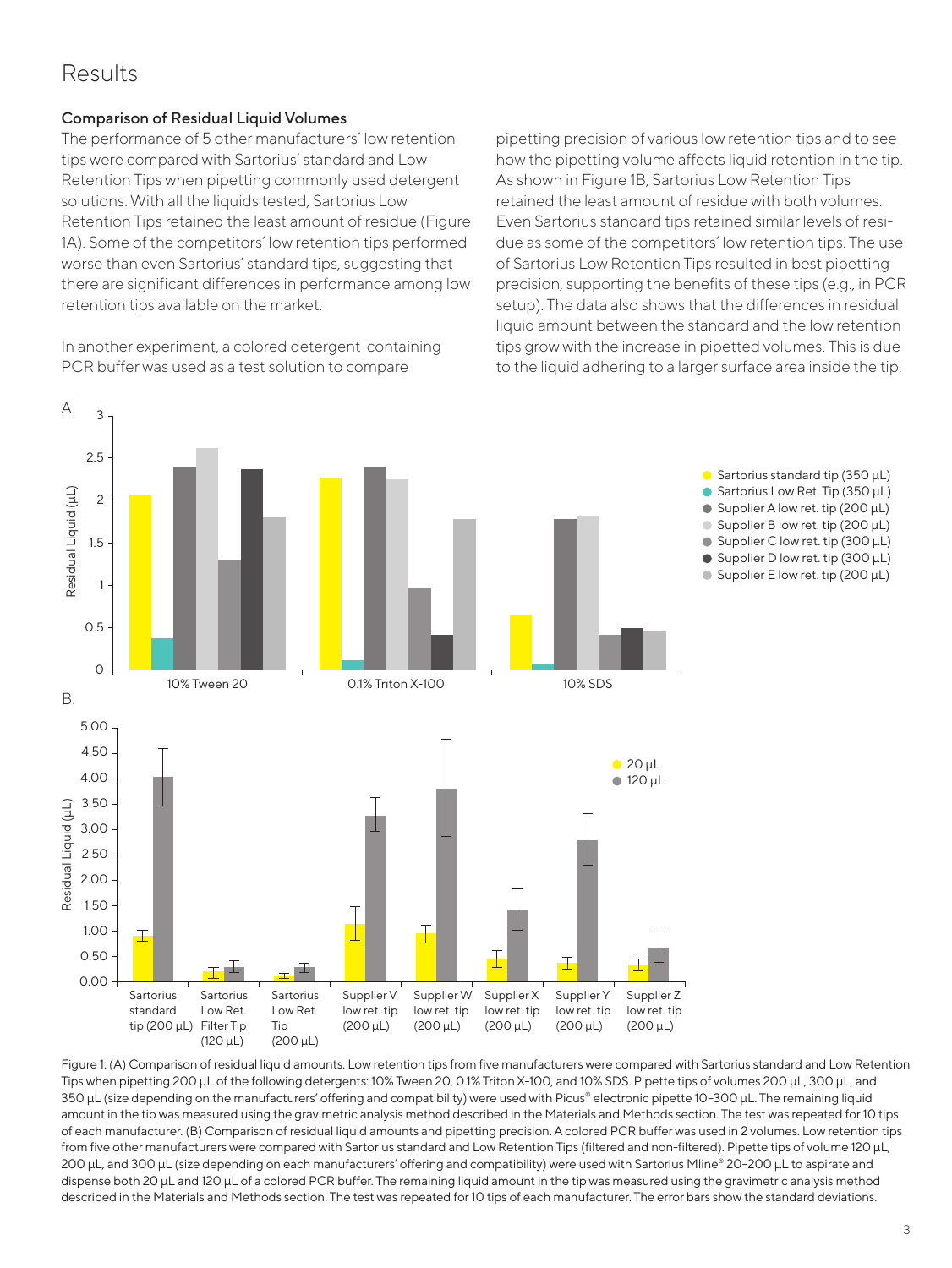#### Effect of Surface Tension

The effect of liquid surface tension on the amount of residue left in the tip after dispensing was tested by using various concentrations of Isopropanol, which has a low surface tension (23 mN/m) (Figure 2). The stronger the Isopropanol concentration and the lower the surface tension, the more beneficial it was to use highly hydrophobic low retention tips rather than standard pipette tips to minimize the reagent loss and pipetting imprecision. Similar benefits could not be seen with water or other aqueous solutions, due to the larger differences in surface energies between the highly hydrophobic low retention tip and water (72 mN/m).



Figure 2: Effect of liquid surface tension to the amount of residue in the tip. 1000 µL of various concentrations of Isopropanol (30%, 40%, 80%) and distilled water were aspirated and dispensed with both Sartorius standard and Low Retention Optifit Tips (1000 µL) using Sartorius Picus® electronic pipette (1000 µL). The residual liquid in the tips was measured using the gravimetric analysis method described in the Materials and Methods section. The test was repeated for 10 tips of each manufacturer.

#### Chemical Resistance of Low Retention Pipette Tips

Several technologies are being used to create low retention surfaces to pipette tips. The most stable methods produce tips, which have complete coverage in terms of hydrophobicity, and are non-leaching. As shown in the Figure 3, there is a significant variance in the tested low retention tips in terms of chemical resistance. With some of the competitor tips, the low retention feature was significantly reduced after treatment with the selected solvents. The performance of Sartorius Low Retention Tips after chemical testing was at the same level as without any chemical treatment, suggesting that these tips are inert and chemically resistant. Autoclaving the Sartorius Low Retention Tip also had no effect on the performance of the tips (data not shown).



Figure 3: Comparing the chemical resistance of low retention pipette tips. Low retention tips from three manufacturers were compared with Sartorius standard and Low Retention Tips. The test for chemical resistance was performed as described in the Materials and Methods section using 1000 µL pipette tips with Sartorius Picus® electronic pipette (1000 µL). The test was repeated for six tips of each manufacturer.

### **Discussion**

The test results show that Sartorius Low Retention Tips clearly reduce the liquid residue in the tip when handling detergents or other liquids with low surface tension. The data also suggests that the low retention tips available on the market can differ quite significantly in performance and chemical tolerance. Out of the various tips tested, Sartorius Low Retention Tips secured the best sample recoveries, best precision, and the best chemical resistance.